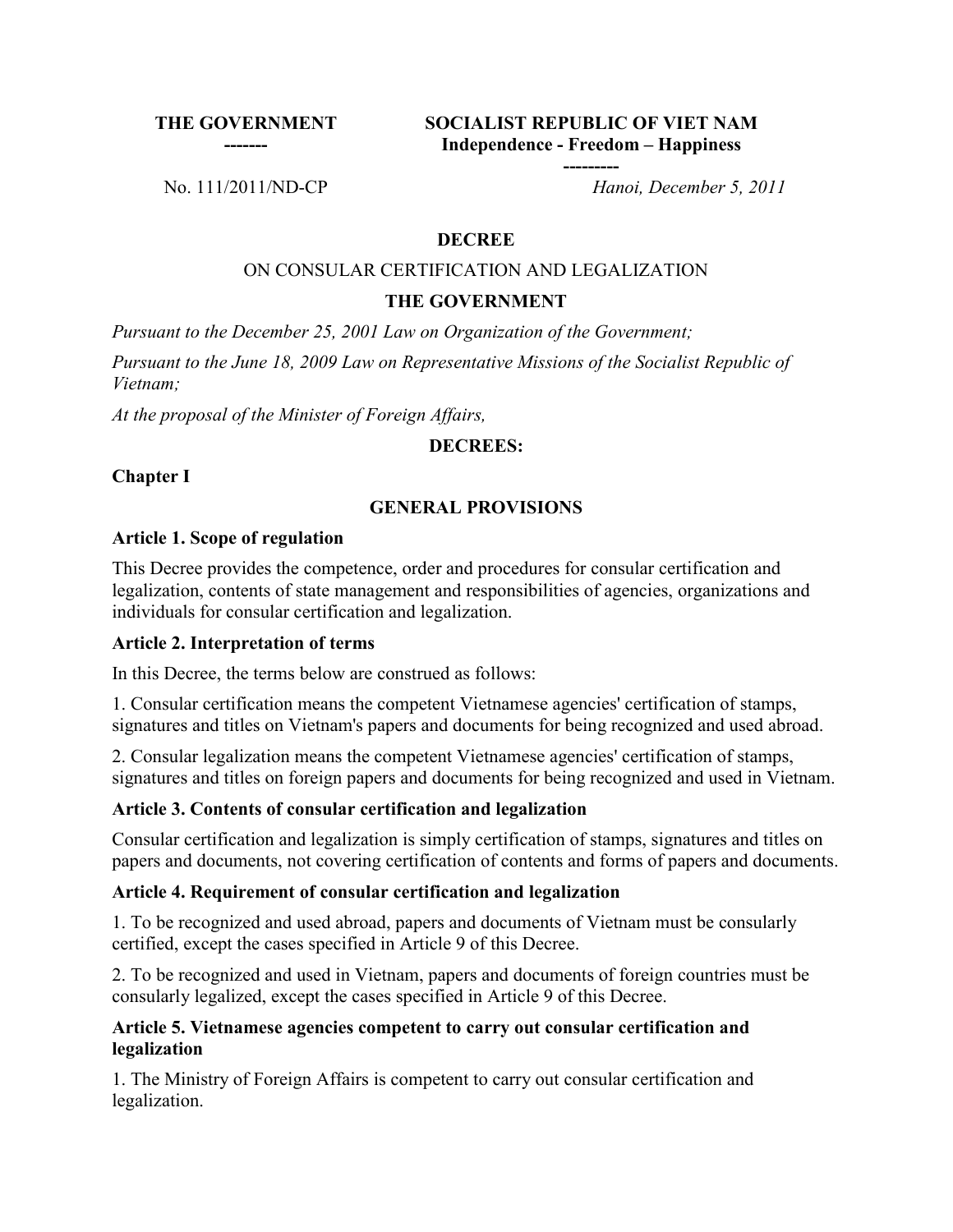The Ministry of Foreign Affairs may authorize foreign affairs agencies of provinces and centrally run cities to receive dossiers of request for consular certification or legalization.

2. Overseas Vietnamese diplomatic missions, consulates or other agencies authorized to perform the consular function (below referred to as representative missions) are competent to carry out consular certification and legalization overseas.

# **Article 6. Requesters for consular certification and legalization**

1. Agencies, organizations and individuals may request consular certification or legalization of their own papers and documents or others' without authorization paper.

2. Agencies, organizations and individuals shall submit dossiers to competent consular certification and legalization agencies directly or through authorized foreign affairs agencies under Clause 1, Article 5 of this Decree or by post.

# **Article 7. Languages and places of consular certification and legalization**

1. The languages used for consular certification and legalization are Vietnamese and the official language of the country where the papers concerned are used, or English or French.

2. Places of consular certification and legalization are head offices of the Ministry of Foreign Affairs and overseas Vietnamese representative missions.

# **Article 8. Consular certification and legalization expenses**

1. Requesters for consular certification or legalization shall pay a fee.

2. The rates and regime of collection, payment, management and use of such fee comply with the guidance of the Ministry of Finance.

3. In case of sending dossiers by post, requesters for consular certification or legalization shall pay postal charges for both sending and receipt.

# **Article 9. Papers and documents exempted from consular certification and legalization**

1. Papers and documents exempted from consular certification and legalization under treaties to which Vietnam and foreign countries concerned are contracting parties, or on the reciprocity principle.

2. Papers and documents delivered directly or via diplomatic channel between competent Vietnamese and foreign agencies.

3. Papers and documents exempted from consular certification and legalization under Vietnamese laws.

4. Papers and documents not required of consular certification and legalization by receiving Vietnamese or foreign agencies under relevant Vietnamese or foreign laws.

# **Article 10. Papers and documents prohibited from consular certification and legalization**

1. Papers and documents containing modifications or erasures without proper correction as required by law.

2. Papers and documents in dossiers of request for consular certification or legalization containing contradictory details.

3. Forged or unduly issued or certified papers and documents according to law.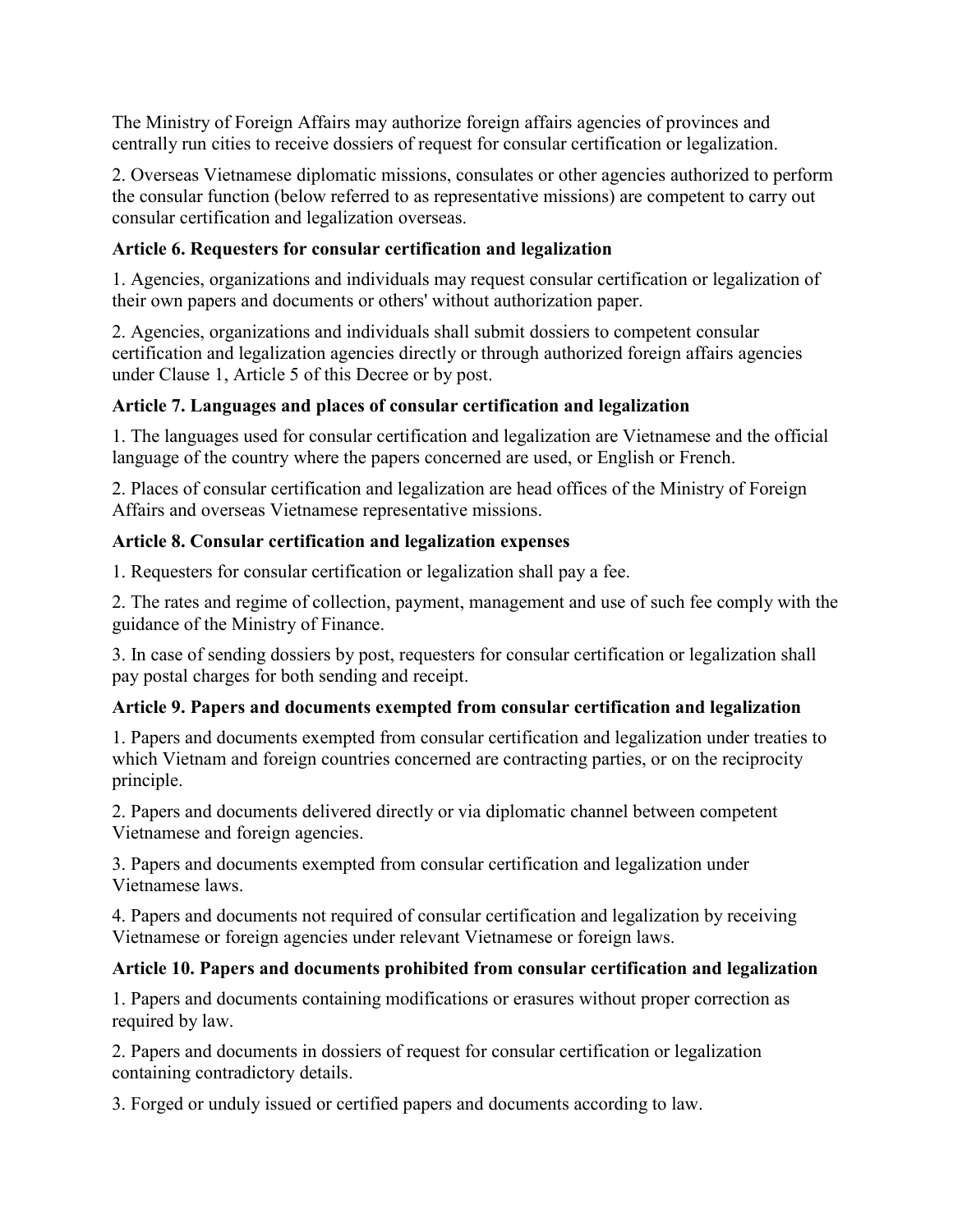4. Papers and documents bearing non-original signatures or stamps.

5. Papers and documents with contents infringing upon the interests of the Vietnamese state.

## **Chapter II**

## **ORDER AND PROCEDURES FOR CONSULAR CERTIFICATION AND LEGALIZATION**

## **Section I: ORDER AND PROCEDURES FOR CONSULAR CERTIFICATION**

## **Article 11. Order and procedures for consular certification at the Ministry of Foreign Affairs**

1. A requester for consular certification shall submit a dossier comprising:

a/ One declaration for consular certification, made according to a set form;

b/ A personal identification paper, for production in case of direct submission;

c/ One copy of a personal identification paper, in case of submission by post;

d/ Papers and documents requested for consular certification, enclosed with one copy each for filing at the Ministry of Foreign Affairs.

2. When it is necessary to check the authenticity of papers and documents requested for consular certification, dossier-receiving officers may ask requesters for consular certification to additionally produce the originals of related papers and documents, and submit copies of these papers and documents, one copy each, for filing at the Ministry of Foreign Affairs.

3. Consular certification shall be carried on the basis of:

a/ Comparing stamps, signatures and titles on papers and documents requested for consular certification with those officially notified to the Ministry of Foreign Affairs; or

b/ Results of verification of competent Vietnamese agencies or organizations confirming the authenticity of these stamps, signatures and titles.

4. Consular certification mentioned in Clause 3 of this Article is applicable to papers and documents made, notarized or certified by the following agencies:

a/ Agencies of the National Assembly, the President, the Government, courts, procuracies; central and local state administrative agencies;

b/ Central agencies of the Communist Party of Vietnam, the Vietnam Fatherland Front Central Committee, the Vietnam General Confederation of Labor, the Vietnam Women's Union, the Ho Chi Minh Communist Youth Union Central Committee, the Vietnam Farmers Association, the Vietnam War Veterans Association, the Union of Vietnamese Friendship Organizations, the Union of Vietnamese Literature and Arts Associations, the Union of Vietnamese Scientific and Technical Associations, the Union of Vietnamese Cooperatives, and the Vietnam Chamber of Commerce and Industry.

c/ Vietnamese public notary organizations;

d/ Other agencies and organizations as provided by law.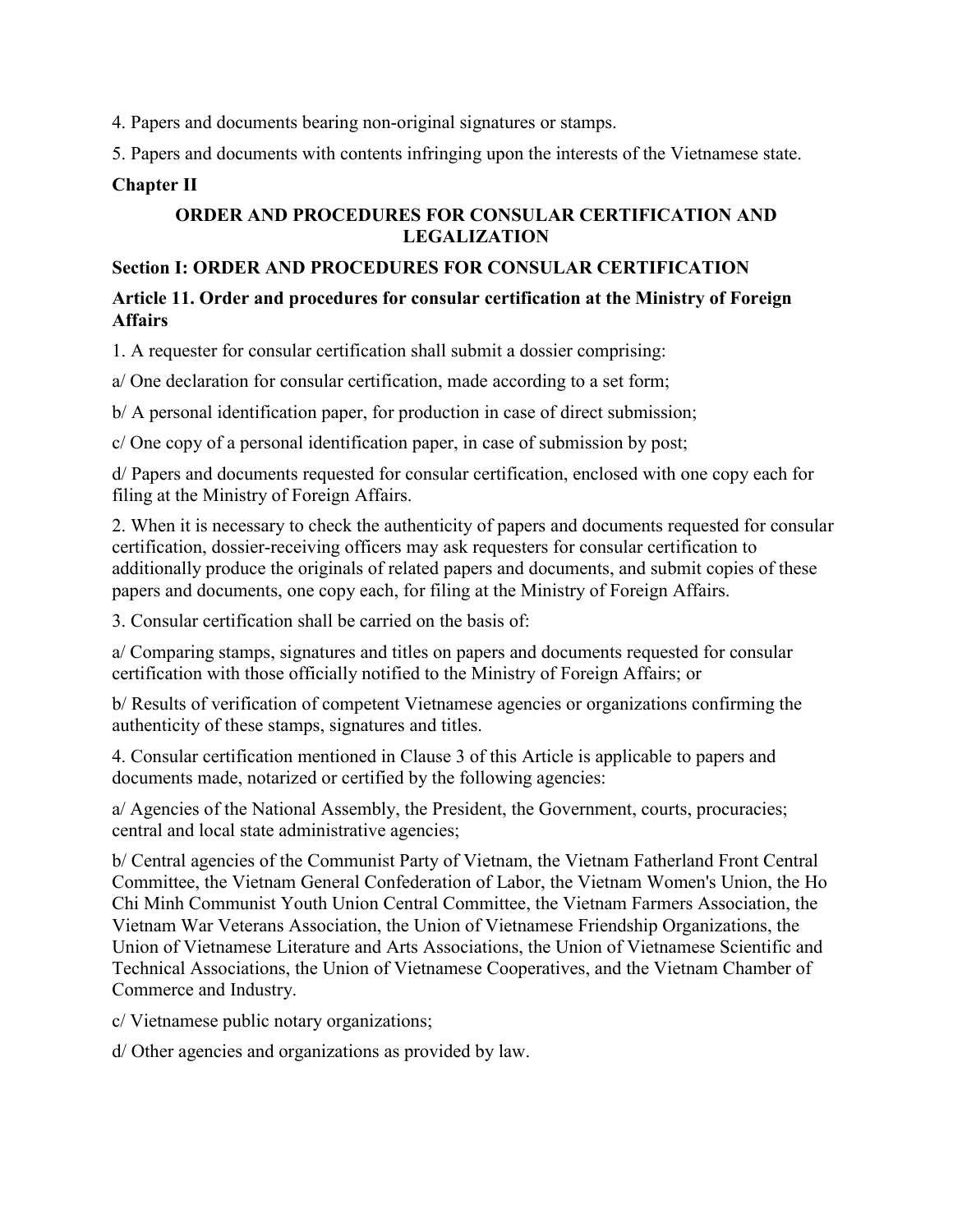5. The time limit for settlement is 1 working day after the date of receiving a complete and valid dossier. For a dossier comprising 10 or more papers and documents, the time limit for settlement may be longer but must not exceed 5 working days.

6. When necessary to check the authenticity of stamps, signatures and titles on papers and documents requested for consular certification, immediately after receiving a dossier, the Ministry of Foreign Affairs shall make a written request for competent agencies and organizations making, notarizing or certifying such papers and documents or higher-level agencies or organizations to verify. Within 5 working days after receiving such written request, agencies and organizations shall issue written replies to the Ministry of Foreign Affairs. Upon receiving such replies, the Ministry of Foreign Affairs shall settle and notify results to requesters for consular certification.

## **Article 12. Certification of papers and documents produced at the Ministry of Foreign Affairs**

1. For papers and documents not subject to consular certification according to the procedures provided in Article 11 of this Decree, but for facilitating their recognition and use overseas and meeting the aspiration of requesters, the Ministry of Foreign Affairs may give certification that these papers and documents have been produced at the Ministry of Foreign Affairs.

2. Certification under Clause 1 of this Article is applicable to the following papers and documents:

a/ Papers and documents bearing signatures, stamps and/or titles the specimens of which are no longer filed at agencies or organizations having made, notarized or certified them or unidentifiable;

b/ Papers and documents issued by the old administration before April 30, 1975.

3. Dossiers, procedures and time limit for settlement comply with Clauses 1, 2 and 5, Article 11 of this Decree.

## **Article 13. Order and procedures for consular certification at overseas Vietnamese representative missions**

1. A requester for consular certification shall submit a dossier comprising:

a/ One declaration for consular certification, made according to a set form;

b/ A personal identification paper, for production in case of direct submission;

c/ One copy of a personal identification paper, in case of submission by post;

d/ Papers and documents requested for consular certification, which have been certified by the Ministry of Foreign Affairs under Article 11 or 12 of this Decree, enclosed with one copy each for filing at the representative mission.

2. A representative mission shall give consular certification on the basis of comparing stamps, signatures and titles in consular certification of the Vietnamese Ministry of Foreign Affairs on papers and documents with their specimens notified by the Vietnamese Ministry of Foreign **Affairs** 

3. The time limit for settlement complies with Clause 5, Article 11 of this Decree.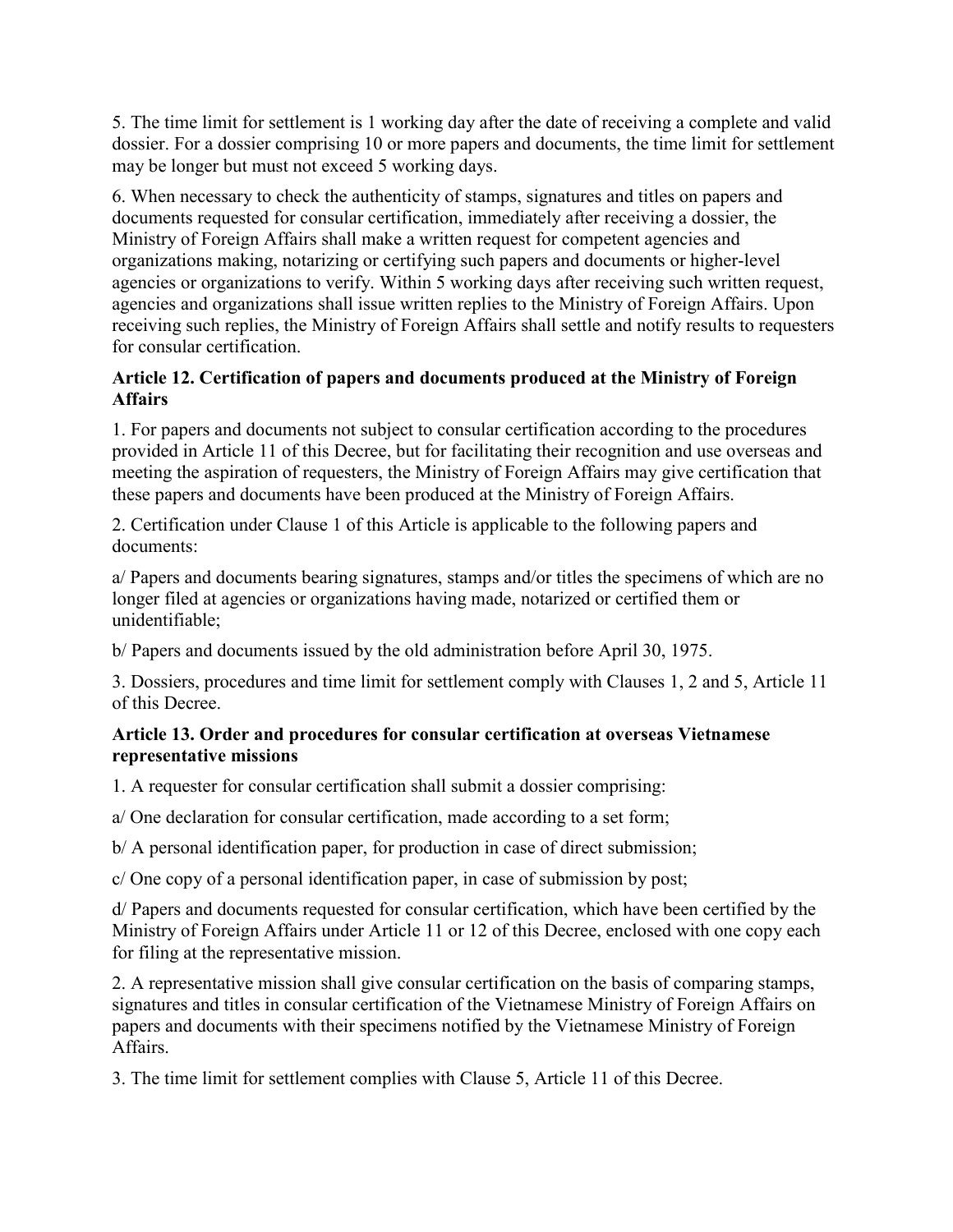4. When necessary to check the authenticity of stamps, signatures and titles on papers and documents requested for consular certification, upon receiving a dossier, a representative mission shall make a written request to the Ministry of Foreign Affairs for verification. Within 2 working days after receiving such request, the Ministry of Foreign Affairs shall issue a written reply to the representative mission. Upon receiving such reply, the representative mission shall settle and notify results to the requester for consular certification.

# **Section 2: ORDER AND PROCEDURES FOR CONSULAR LEGALIZATION**

## **Article 14. Order and procedures for consular legalization at the Ministry of Foreign Affairs**

1. A requester for consular legalization shall submit a dossier comprising:

a/ One declaration for consular legalization, made according to a set form;

b/ A personal identification paper, for production in case of direct submission;

c/ One copy of the personal identification paper, in case of submission by post;

d/ Papers and documents requested for consular legalization, which have been certified by a foreign diplomatic representative mission or consulate or another foreign agency authorized to perform the consular function;

e/ One Vietnamese or English translation of each paper or document requested for consular legalization, if such papers and documents are not made in these languages;

f/ Copies of papers and documents mentioned at Points d and e above, one copy each for filing at the Ministry of Foreign Affairs.

2. When necessary to check the authenticity of papers and documents requested for consular legalization, dossier-receiving officers may ask requesters for consular legalization to additionally produce the originals of related papers and documents, and submit copies of these papers and documents, one copy each for filing at the Ministry of Foreign Affairs.

3. The Ministry of Foreign Affairs shall carry out consular legalization on the basis of comparing stamps, signatures and titles in certifications of competent foreign agencies on papers and documents with their specimens officially notified by the country concerned to the Ministry of Foreign Affairs.

4. The time limit for settlement complies with Clause 5, Article 11 of this Decree.

5. In case specimens of signatures, stamps and titles of competent foreign agencies mentioned at Point d, Clause 1 of this Article have not yet been officially notified or are subject to verification, the Ministry of Foreign Affairs may request these agencies to verify. Upon receiving verification results, the Ministry of Foreign Affairs shall settle dossiers and return results to requesters.

## **Article 15. Order and procedures for consular legalization at overseas Vietnamese representative missions**

1. A requester for consular legalization shall submit a dossier comprising:

a/ One declaration for consular legalization, made according to a set form;

b/ A personal identification paper, for production in case of direct submission;

c/ One copy of the personal identification paper, in case of submission by post;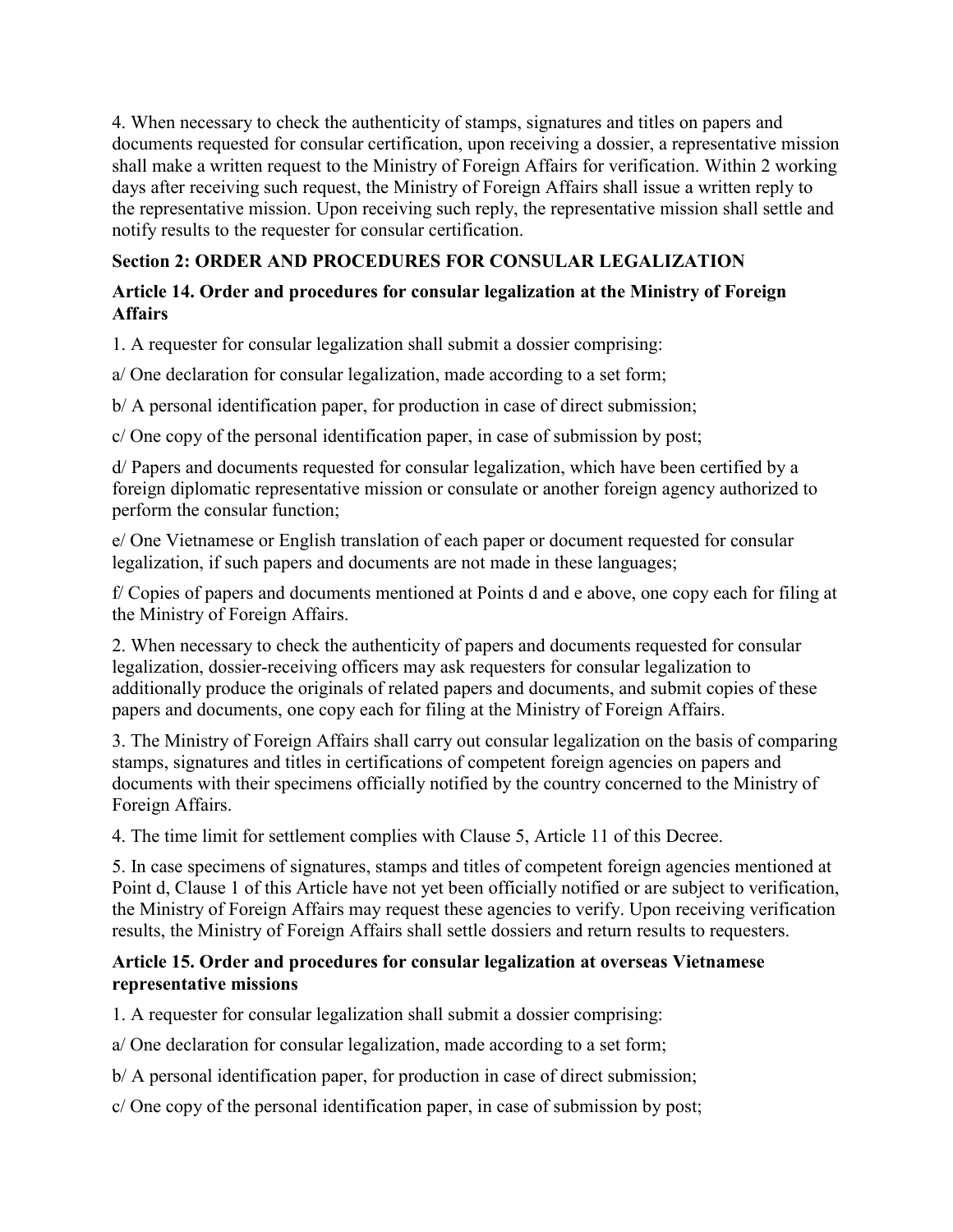d/ Papers and documents requested for consular legalization, which have been certified by a the Ministry of Foreign Affairs or another competent foreign agency in the country in which the overseas Vietnamese representative mission is based or in charge;

e/ One translation of each paper or document requested for consular legalization in Vietnamese, English or a language which the dossier-receiving officer can understand, if such papers and documents are not made in these languages;

f/ Copies of papers and documents mentioned at Point d and e above, one copy each for filing at the representative mission.

2. When necessary to check the authenticity of papers and documents requested for consular legalization, dossier-receiving officers may ask requesters for consular legalization to additionally produce the originals of related papers and documents, and submit copies of these papers and documents, one copy each for filing at the representative mission.

3. The representative mission shall carry out consular legalization on the basis of comparing stamps, signatures and titles in certifications of competent foreign agencies on papers and documents with their specimens officially notified by the country concerned to the representative mission.

4. The time limit for settlement complies with Clause 5, Article 11 of this Decree.

5. In case specimens of signatures, stamps and titles of foreign agencies and persons competent to give consular certification have not yet been officially notified or are subject to verification, the representative mission may request competent foreign agencies to verify. Upon receiving verification results, the representative mission shall settle dossiers and return results to requesters.

# **Section 3: FILED CONSULAR CERTIFICATION AND LEGALIZATION DOSSIERS**

# **Article 16. Composition of filed consular certification and legalization dossiers**

A filed consular certification or legalization dossier comprises:

1. A declaration for consular certification or legalization.

2. Copies of papers and documents submitted by the requester for consular certification or legalization

3. Documents of competent agencies on verification (if any) and related papers.

# **Article 17. Filing regime of consular certification and legalization dossiers**

1. Competent consular certification and legalization agencies shall properly preserve and apply security measures to consular certification and legalization dossiers.

2. Filed consular certification and legalization dossiers shall be numbered in temporal order corresponding to the recording in the consular certification and legalization register (made according to a set form). The consular certification and legalization register shall be made in paper form and may be managed by computer software.

3. Duration of preservation: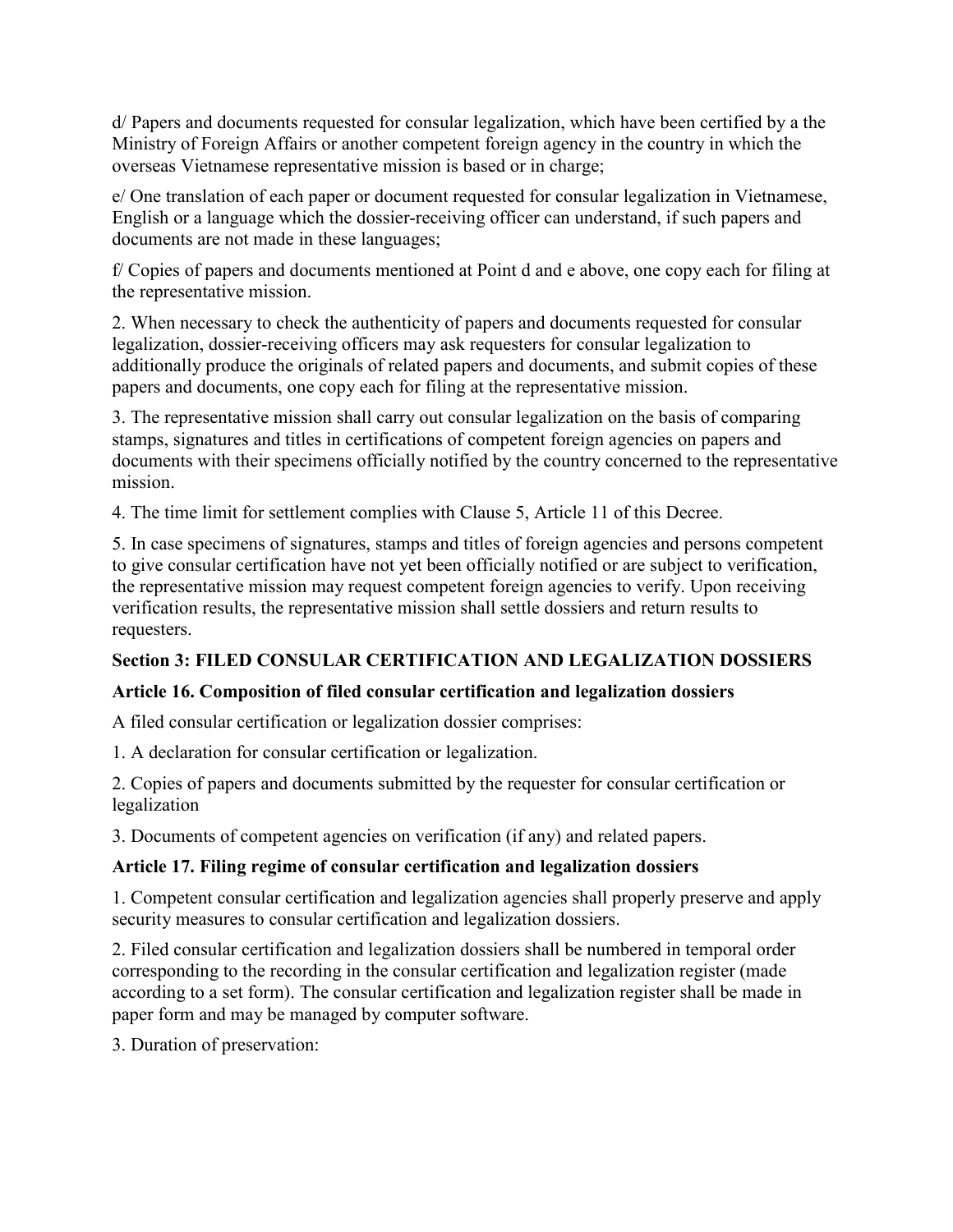a/ Consular certification and legalization registers, management computer software and records of cases of forged or unduly issued papers and verification-related papers shall be preserved for 10 years;

b/ Consular certification and legalization dossiers not mentioned at Point 2, Clause.2 of this Article shall be preserved for 3 years.

4. Competent consular certification and legalization agencies shall provide copies of consular certification and legalization dossiers when so requested in writing by competent state agencies to serve the supervision, examination, inspection, investigation, prosecution, trial and judgment enforcement related to consular certification and legalization. The comparison of copies with originals shall be carried out at competent consular certification and legalization agencies which keep dossiers and at the Ministry of Foreign Affairs for papers and documents filed at overseas Vietnamese representative missions.

# **Chapter III**

## **STATE MANAGEMENT AND RESPONSIBILITIES OF AGENCIES, ORGANIZATIONS AND INDIVIDUALS FOR CONSULAR CERTIFICATION AND LEGALIZATION**

## **Article 18. Contents of state management of consular certification and legalization**

1. The Government shall perform unified state management of consular certification and legalization.

2. The Ministry of Foreign Affairs shall take responsibility before the Government for performing the state management of consular certification and legalization, and have the following tasks and powers:

a/ To assume the prime responsibility for drafting and promulgating or submitting to competent agencies for promulgation legal documents or propose the conclusion of or accession to relevant treaties;

b/ To assume the prime responsibility for, and coordinate with other ministries, sectors and localities in, guiding and organizing the implementation of this Decree;

c/ To assume the prime responsibility for disseminating the law on consular certification and legalization and to examine, inspect and handle violations;

d/ To summarize and report to the Government, and compile state statistics on consular certification and legalization;

e/ To implement international cooperation with other countries on consular certification and legalization; to assume the prime responsibility for, and coordinate with other related ministries and sectors in, deciding to apply the reciprocity principle to other countries in consular certification and legalization.

## **Article 19. Responsibility of the Ministry of Finance**

The Ministry of Finance shall assume the prime responsibility for, and coordinate with the Ministry of Foreign Affairs in, issuing guidelines on the collection of consular certification and legalization charges.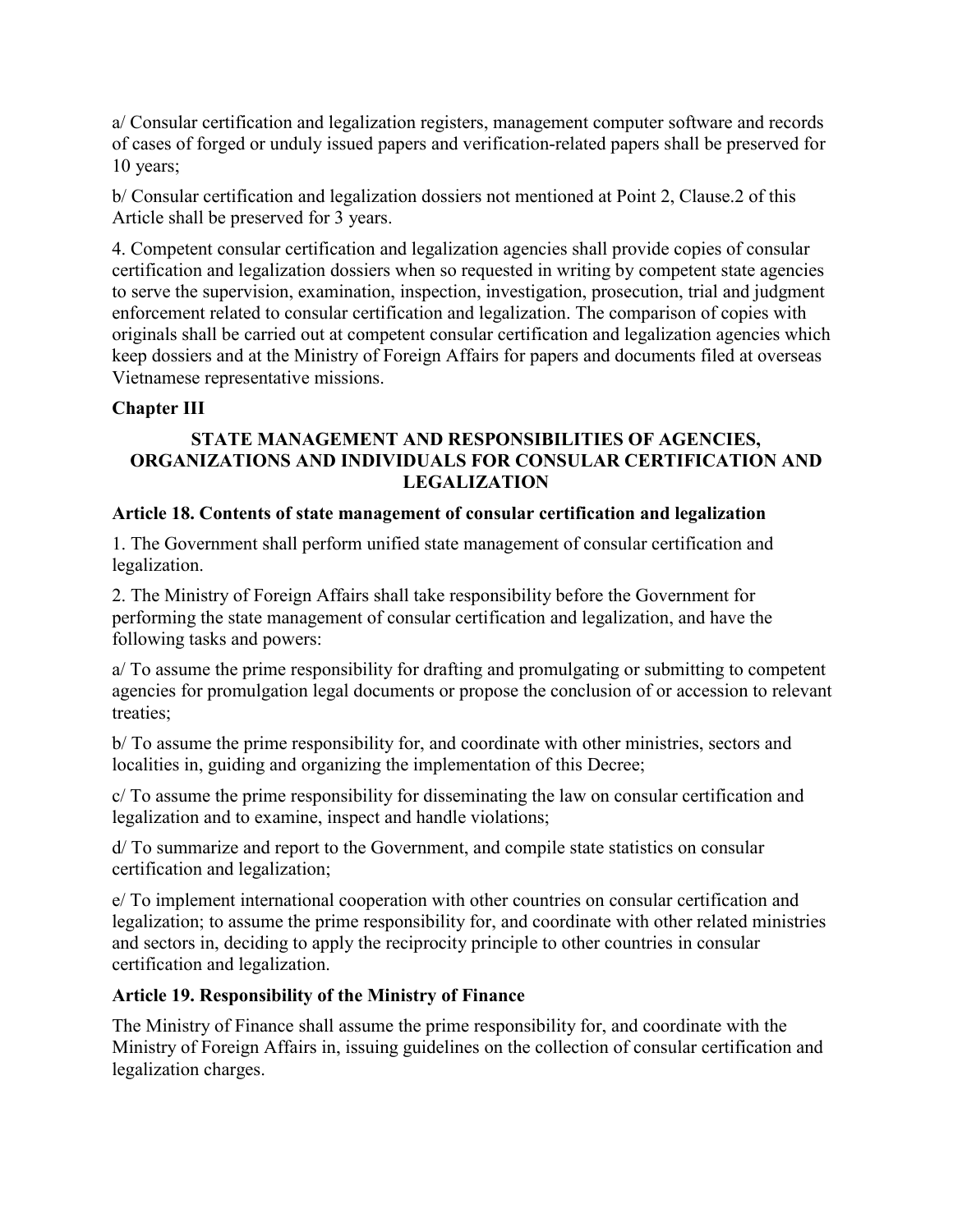## **Article 20. Responsibilities of agencies and organizations making, notarizing and certifying papers and documents**

1. To take responsibility under law for the authenticity, content and form of papers and documents.

2. To promptly notify the Ministry of Foreign Affairs of specimen stamps and signatures and titles of agencies, organizations and persons competent to sign and issue, notarize and certify papers and documents.

3. To coordinate with the Ministry of Foreign Affairs in performing the state management of consular certification and legalization work within the ambit of their respective tasks and powers.

4. To coordinate with the Ministry of Foreign Affairs in verifying papers to serve consular certification and legalization.

## **Article 21. Responsibilities of related agencies, organizations and individuals**

1. Agencies, organizations and individuals requesting consular certification and legalization shall:

a/ Take responsibility before law for the purpose of using papers and documents concerned;

b/ Provide relevant information to competent consular certification and legalization agencies.

2. Vietnamese agencies and organizations, when receiving and using consularly certified papers and documents, shall:

a/ Examine and compare them with legal provisions and other related papers before deciding whether or not to accept consularly certified papers and documents in the settlement and handling of affairs within the ambit of their functions and powers;

b/ Take the initiative in coordinating with competent agencies in verifying the authenticity of foreign papers and documents when necessary.

# **Article 22. Handling of violations**

1. While performing their tasks and powers in consular certification and legalization, competent persons who are irresponsible or act against the provisions of this Decree and other regulations and laws shall, depending on the seriousness of their violations, be administratively handled or examined for penal liability in accordance with law.

2. Agencies, organizations and individuals acting against the provisions of this Decree shall, depending on the seriousness of their violations, be administratively handled or examined for penal liability in accordance with law.

# **Article 23. Complaints and denunciations and settlement thereof**

The lodging and settlement of complaints and denunciations about illegal acts in consular certification and legalization comply with the laws on complaints and denunciations.

# **Chapter IV**

# **IMPLEMENTATION PROVISIONS**

# **Article 24. Effect**

This Decree takes effect on February 1, 2012.